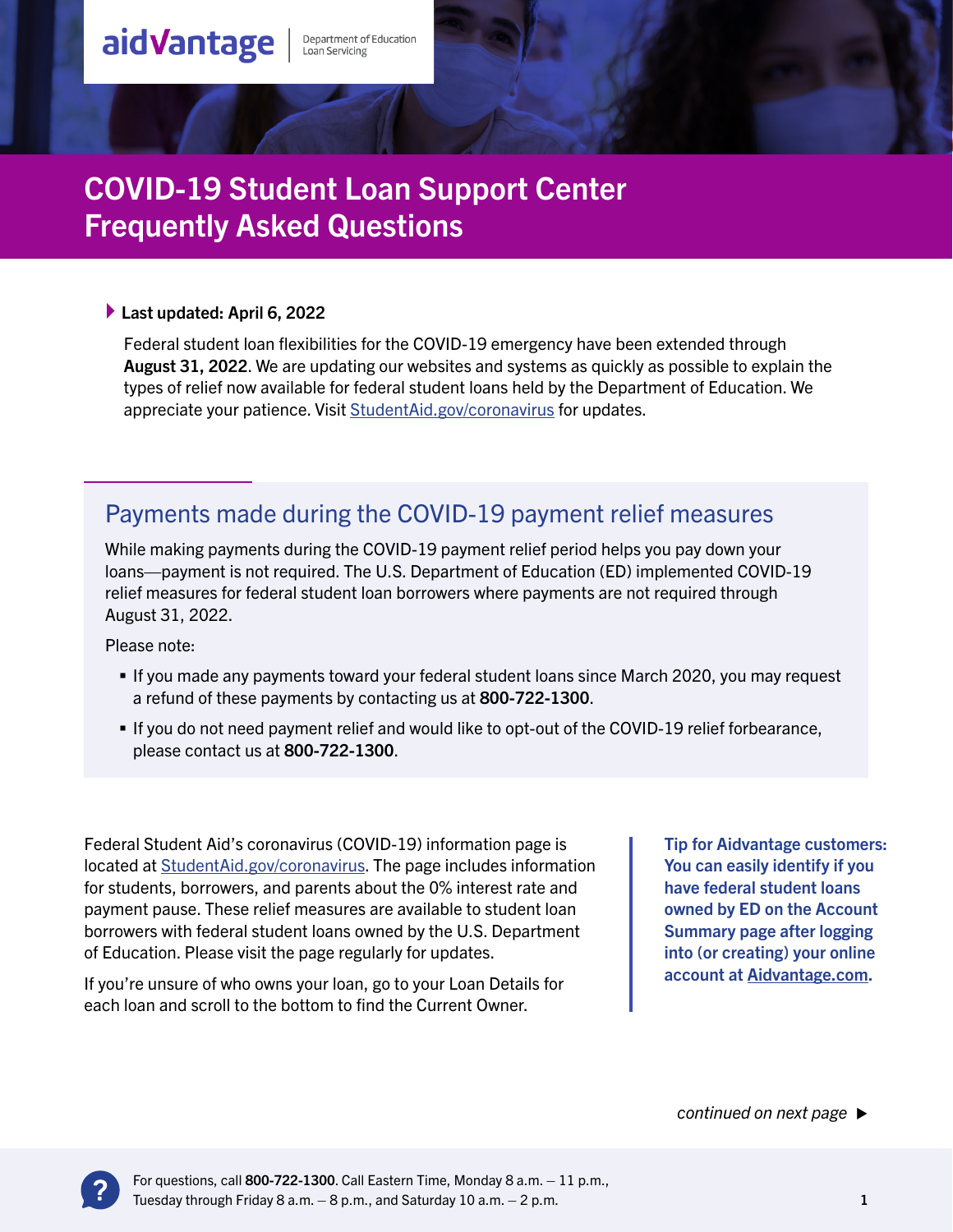# ED-Owned Loans 0% Interest Rate

## Was the 0% interest rate period extended? What does this mean for me?

On April 6, 2022, the U.S. Department of Education (ED) announced an extension of the student loan payment pause through August 31, 2022.

This means that all borrowers with eligible student loans will continue to have their payments suspended through August 31, 2022, without penalty. In addition, the interest rate on all eligible student loans will continue to be set to 0% through August 31, 2022.

#### When did the 0% interest rate begin?

The 0% interest rate on eligible student loans has been in effect since March 13, 2020.

#### What loans will the 0% interest rate apply to?

The 0% interest rate applies to student loans owned by ED – including all Direct and ED-owned Federal Family Education Loan (FFEL) Program loans in any status (in repayment, in school, grace, deferment, forbearance, etc.).

#### If I make loan payments during the 0% interest period, how will they be applied?

During the period of 0% interest (March 13, 2020 through August 31, 2022), the full amount of your payments will be applied to principal once you've paid all the interest that accrued prior to March 13, 2020.

#### Are private education loans eligible?

No, they are not covered by the CARES Act and extensions of relief provided by ED.

#### How long is it in effect?

The 0% interest rate will remain in effect through August 31, 2022.

## Do I need to do anything to get the 0% interest rate if I have eligible loans?

No action is required to receive the 0% interest rate if you have eligible loans.

Tip for Aidvantage customers: You can see the interest rates on each Loan Details page in your online account. Loans reflecting a 0% interest rate are eligible for the COVID-19 emergency relief. Remember, this adjustment is retroactive to March 13, 2020.

## What happens if I consolidate during the 0% interest rate period?

A Direct Consolidation Loan has a fixed interest rate for the life of the loan. The fixed rate is the weighted average of the interest rates on the loans being consolidated, rounded up to the nearest one-eighth of one percent. There is no cap on the interest rate of a Direct Consolidation Loan. We will certify the loans for consolidation using the statutory rate. Once the consolidation is complete before August 31, 2022, the new consolidated loan will be placed at the 0% rate.

*continued on next page*

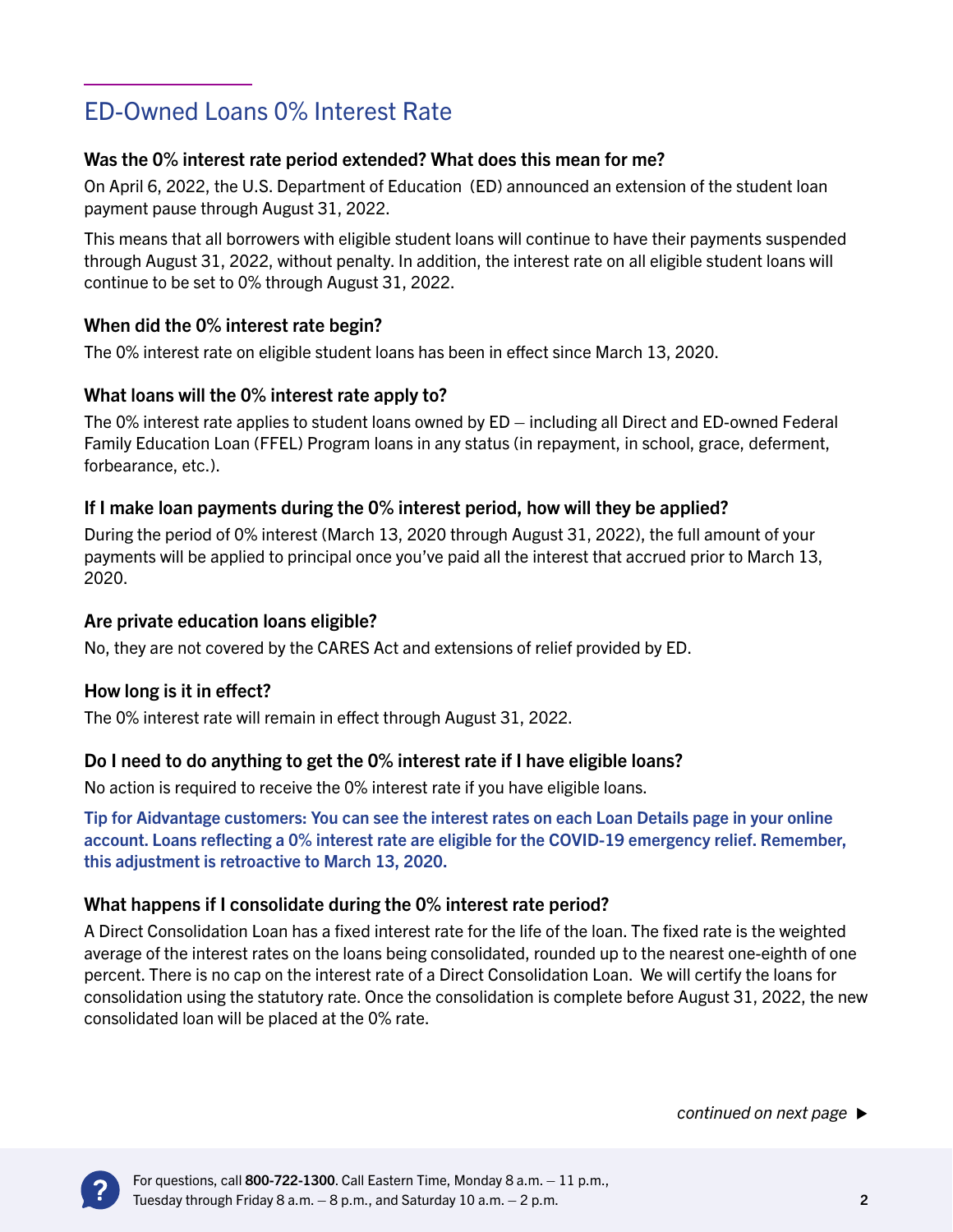# COVID-19 Emergency Payment Pause

## Was the payment pause extended? What does this mean for me?

On April 6, 2022, ED announced an extension of the student loan payment pause through August 31, 2022.

This means that all borrowers with eligible student loans will continue to have their payments paused through August 31, 2022 without penalty. In addition, the interest rate on all eligible student loans will continue to be set to 0% through August 31, 2022.

#### What loans does this payment pause apply to?

This payment pause applies to student loans owned by ED – including all Direct and ED-owned Federal Family Education Loan (FFEL) Program loans in repayment.

Tip for Aidvantage customers: You can easily identify if you have these loan types on the Account Summary page after logging into (or creating) your online account at [Aidvantage.com.](http://Aidvantage.com)

If the "Type" is Direct then your loans are eligible for the payment pause.

If you're unsure of who owns your loan, go to your Loan Details for each loan and scroll to the bottom to find the Current Owner. If ED is the Current Owner, that means your loan is eligible for the payment pause.

#### Do I need to request this extension to the payment pause?

No. Unless you previously requested to resume repayment, you don't need to take any action to receive the payment pause extension on your eligible loans. Your payments will be paused automatically through August 31, 2022. Please call us if you previously opted out of the administrative forbearance (payment pause) and wish to pause payments. You can always check your loan status by logging in to your account.

We will contact you to remind you when you will need to start making payments again. Please log in to your account and visit your Profile page to ensure your contact information is up to date.

Note: You can request to have this payment pause shortened at any time. Alternatively, you can explore your repayment and deferment options online by logging in to your account – go to Repayment Options.

#### What if I exit my grace period during the payment pause?

Your loan payments will be suspended, and your interest rate will remain at 0% until the end of the COVID-19 emergency relief period. For example, say your loans entered repayment after the end of your grace period on April 15, 2022. In this case, your payments would be suspended from April 15, 2022, through the end of the COVID-19 emergency relief period. The interest rate on your loans would be 0% during this period.

Interest is usually added to your balance when your grace period ends or at the end of a deferment or forbearance. But because of COVID-19 relief, interest won't be added during the relief period in most cases. Your interest will capitalize only if you consolidate your federal student loans. Any interest capitalization that has an effective date after March 13, 2020 has been removed. You will receive notification If you have had interest removed.

*continued on next page*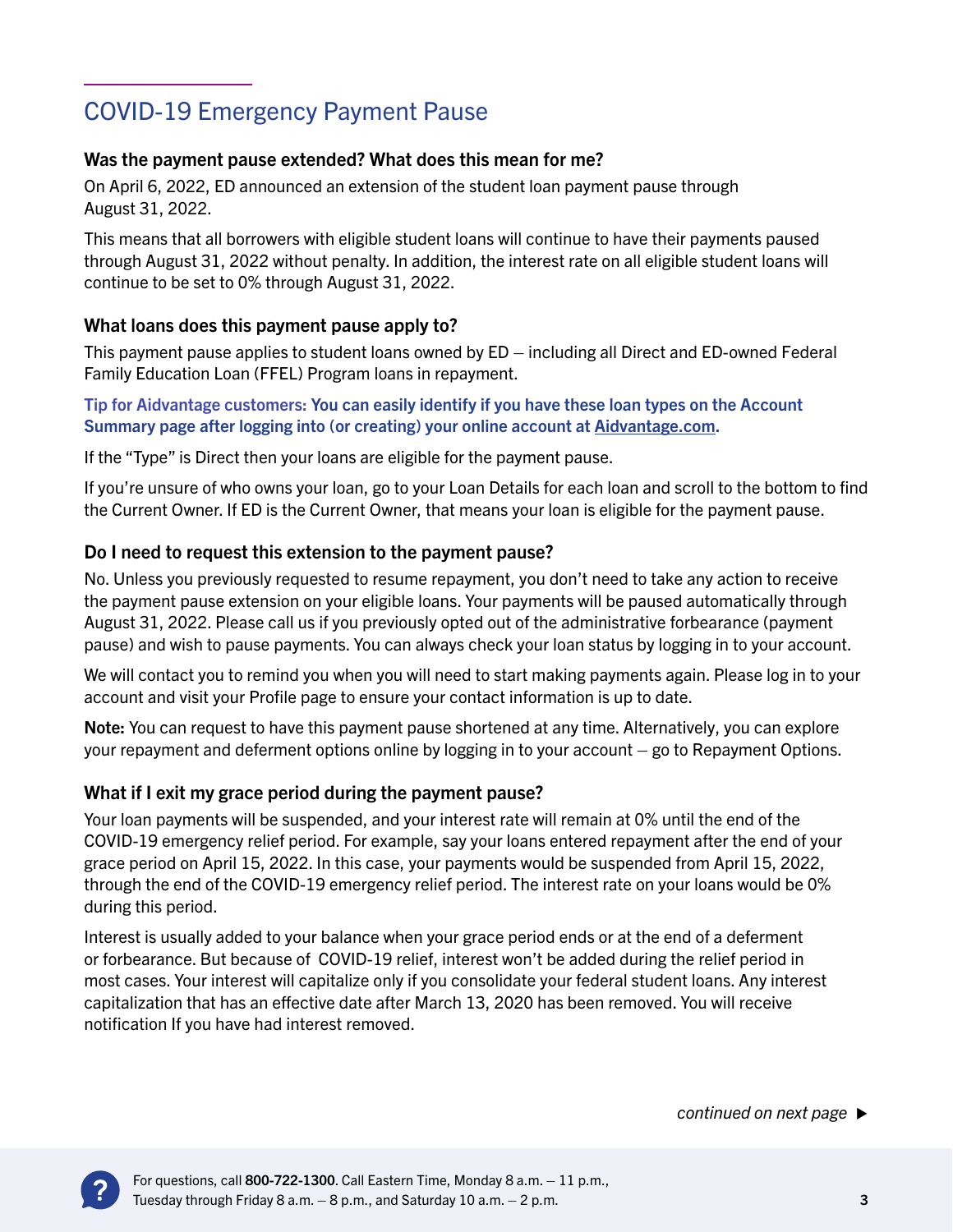#### Will I be responsible for interest that accrues during this payment pause?

No interest is accruing because the interest rate is 0% through the end of the payment pause. The COVID-19 payment pause is a non-capitalizing forbearance. Under the relief measures the COVID-19 emergency, unpaid interest will not capitalize (that is, be added to your principal balance) during the payment pause and through February 28, 2023, six months after the payment pause is scheduled to end.

Your interest will capitalize only if you consolidate your federal student loans. We will reverse and delay any interest capitalization that has an effective date of March 13, 2020 through February 28, 2023.

#### Will my loans be reported negatively to the credit bureaus because of this payment pause?

No. During the COVID-19 payment pause, eligible loans will be reported as if regularly scheduled payments had been made by the borrower. This reporting is similar to borrowers enrolled in income-driven repayment (IDR) with a \$0 payment. Keep in mind that delinquency reported prior to the COVID-19 emergency relief period will remain on your credit report.

We cannot provide advice on how credit scores are calculated; we report specific loan information to credit bureaus. Credit scores are available through several companies using confidential and proprietary methods. If you have questions about a specific credit score, please contact the company that issued it.

#### How will this payment pause affect my progress toward loan forgiveness?

Paused payments count toward Public Service Loan Forgiveness (PSLF) and income-driven repayment (IDR) forgiveness as long as you meet all other qualifications. You will receive credit as though you made on-time monthly payments in the correct amount while on a qualifying repayment plan. See [StudentAid.gov/pslfwaiver](http://StudentAid.gov/pslfwaiver) for more information about the limited PSLF waiver and any actions you need to take to benefit from it.

#### I have submitted a PSLF form in the last year, and my federal student loan servicer was not FedLoan Servicing. What's the status of my transfer and PSLF form?

When the COVID-19 emergency relief began, ED stopped certain loan transfers from other servicers to the PSLF Servicer, FedLoan Servicing.

Since then, ED has instructed its servicers to resume transfer activity, including transferring borrower accounts to FedLoan Servicing. The transfer of account information can be slow, but we expect this process to be complete in the next few months.

You can still receive payment credit toward PSLF during this time, no matter who your servicer is or how long it takes to process these transfers. However, you still must verify employment for these periods of time in order to receive qualifying payment credit.

Your new federal loan servicer, FedLoan Servicing, will contact you after your loans have been fully loaded into its system. At that point, FedLoan Servicing will assist you with your account and the PSLF program going forward.

*continued on next page*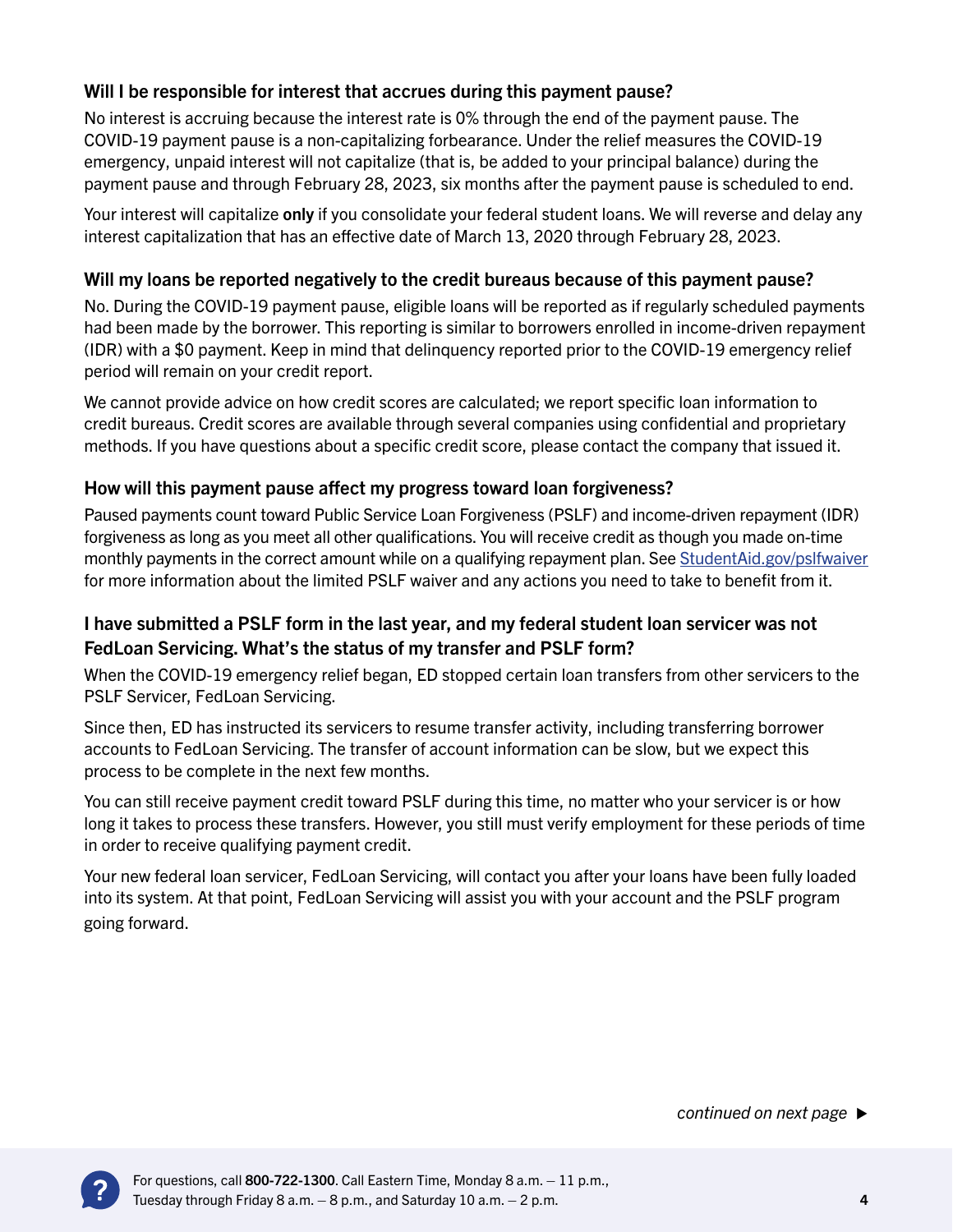## What if my income was impacted by COVID-19?

Has your income changed significantly? You can apply for an income-driven repayment (IDR) plan at [StudentAid.gov/idr](http://StudentAid.gov/idr). If approved, your payments due under the IDR payment plan will begin after the payment pause ends.

If you're already on an IDR Plan, you may want to recertify early and get a new payment amount based on your current income. To do so, follow these steps:

- 1. [StudentAid.gov/idr](http://StudentAid.gov/idr).
- 2. Select "Apply Now."
- 3. Start the application by selecting the button next to "Recalculate my monthly payment."

## My income-driven repayment (IDR) recertification date is coming up soon. Will the COVID-19 relief extend my deadline?

You will not have to recertify your income before the end of the COVID-19 emergency relief period, even if your recertification date would have happened prior to the end of the relief period. As part of the payment pause, your recertification date has been pushed out from your original recertification date.

IDR recertifications are now due no earlier than March 1, 2023. IDR Plan annual recertification due dates occurring before March 1, 2023, are all now being pushed out by one year. For example, if your IDR recertification was due on October 1, 2022, the new recertification date is October 1,2023.

You will be notified of your new recertification date before it is time to recertify. Update your contact information with us if you have moved, changed phone numbers, or have a new email address.

If you would like to recertify during the payment pause, contact us.

## If I enter IDR during the payment pause, will my payments automatically remain paused? Will those months count toward IDR forgiveness?

Yes, your payments will remain paused; and yes, the months will count toward IDR forgiveness.

## Will this payment pause count against my voluntary forbearance time?

No.

## Can I shorten this payment pause later?

Yes. Contact us to remove or shorten the payment pause at any time.

## Can I make payments during this payment pause?

Yes! We encourage you to make payments whenever possible. Making payments during the COVID-19 emergency relief period could allow you to make progress on paying down your unpaid principal – which could reduce the overall cost of your loan.

Your payments would be applied first toward the unpaid interest accrued prior to March 13, 2020, and the remainder is applied to the unpaid principal. You can continue to make payments at any time by logging in to your account, by phone, by mail, or through your bank's bill payer service (Auto Pay is not available during the payment pause). If you choose to remain in the administrative forbearance (payment pause) and make payments, you will not receive a monthly bill.

*continued on next page*